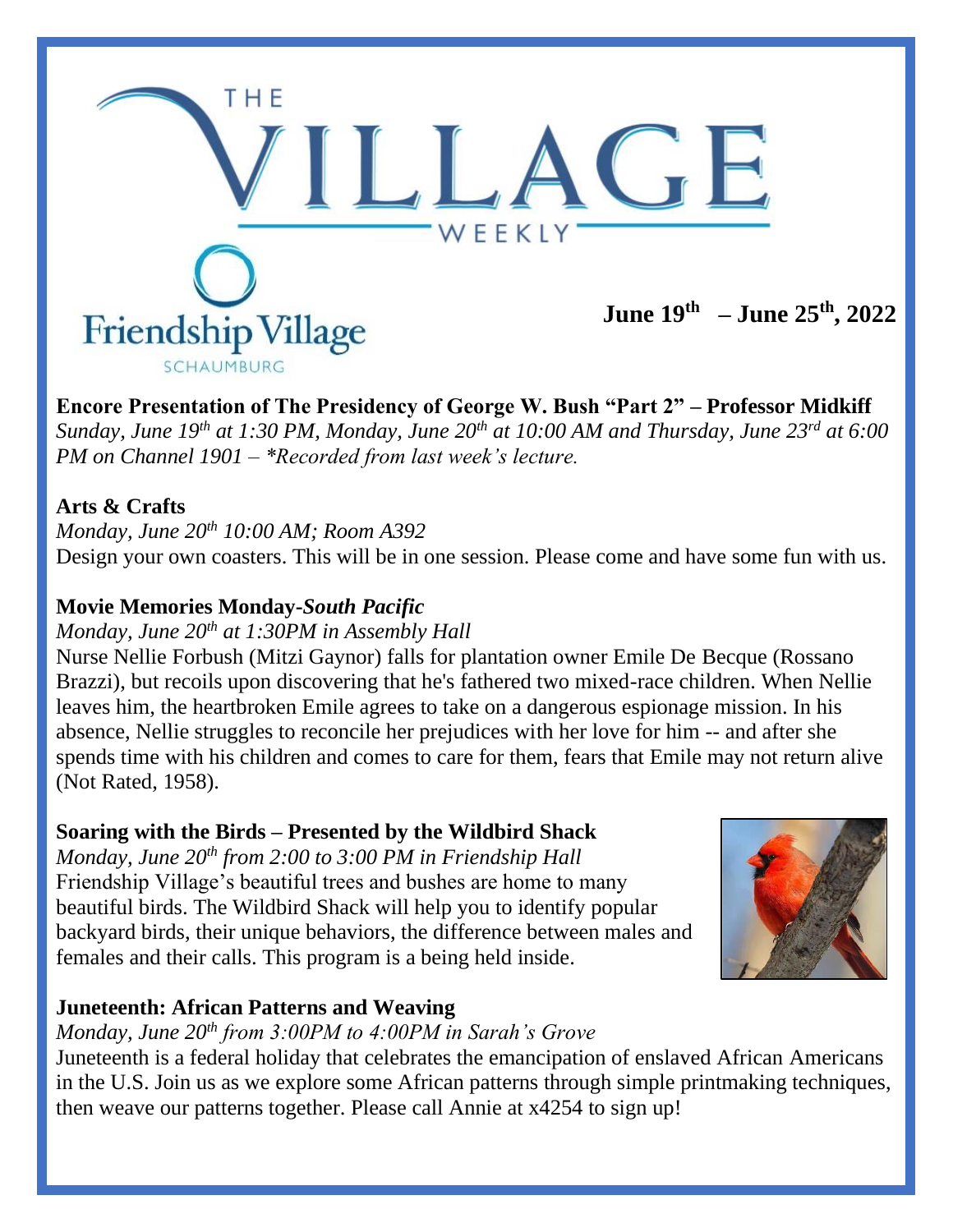#### **Fishing Debry**

*Tuesday, June 21st , 10:00 AM; Heron Pond/ Summer Garden*  This is open to all residents who would like to win a prize. Fishing poles and baits are available. Please join us. Ed, Charles, and John will help you. We will be in Heron Pier/ Summer Garden.

#### **Sunshine Stones**

*Tuesday, June 21st from 11:00AM to Noon in the Summer Garden*

Bring a little sunshine to someone's day! We'll be painting stones with positive messages to leave in the gardens and bring smiles to our friends and neighbors. Call Annie at x4254 to sign up! Rain location is Sarah's Grove.

# **The Race to Mac**

*Tuesday, June 21st from 1:30 PM to 2:30 PM in Friendship Hall* Kari Blanchette has been sailing competitively for 17 years, with regattas and offshore racing. Many of the races are challenging, but the most formidable on the Great Lakes is the Mac – Chicago Yacht Club Race to Mackinac, the longest freshwater sailing race in the world. We think you will find this a fun and fascinating presentation!

# **Summer Painting in the Garden**

*Wednesday, June 22 at 10:30 AM – 12:00 PM, Smith Memorial Garden* Tap into your artistic side with painting & fun outside in the garden! All skill levels are welcome! Fresh mimosas will be given as refreshments. We only have a few spots left. Call Amanda at x3647 to sign up. Event will be rescheduled if rain occurs.

# **Diane's Boutique**

*Wednesday, June 22, 11 AM – 3 PM in the Hallway outside of Friends* Shopping for gifts or a little something for yourself ? Diane's Boutique is back with a variety of items for your shopping pleasure. *Pop-up shop vendors provide a convenient way to shop in the comfort of your Friendship community; they are not endorsed by Friendship Village.* 

# **Helping Everyone Read – Your Library's Menu of Options!**

*Thursday, June 23rd from 1:00 PM to 2:00 PM in Sarah's Grove*

Need extra help reading standard print? Interested in audiobooks or the talking book program run by the Illinois State Library? Schaumburg Library's senior services coordinator, Renee Anderson, will share information about your library's offerings and other services for people with low vision. You'll learn the latest about reading newspapers online out loud, audiobooks, small "currency readers" that announce the denomination of paper money, and more. You can also sign up for a free currency reader at the conclusion of this program.

# **Watercolor Butterfly with Joshlyn**

*Thursday, June 23rd at 10:30 AM; Room A386*



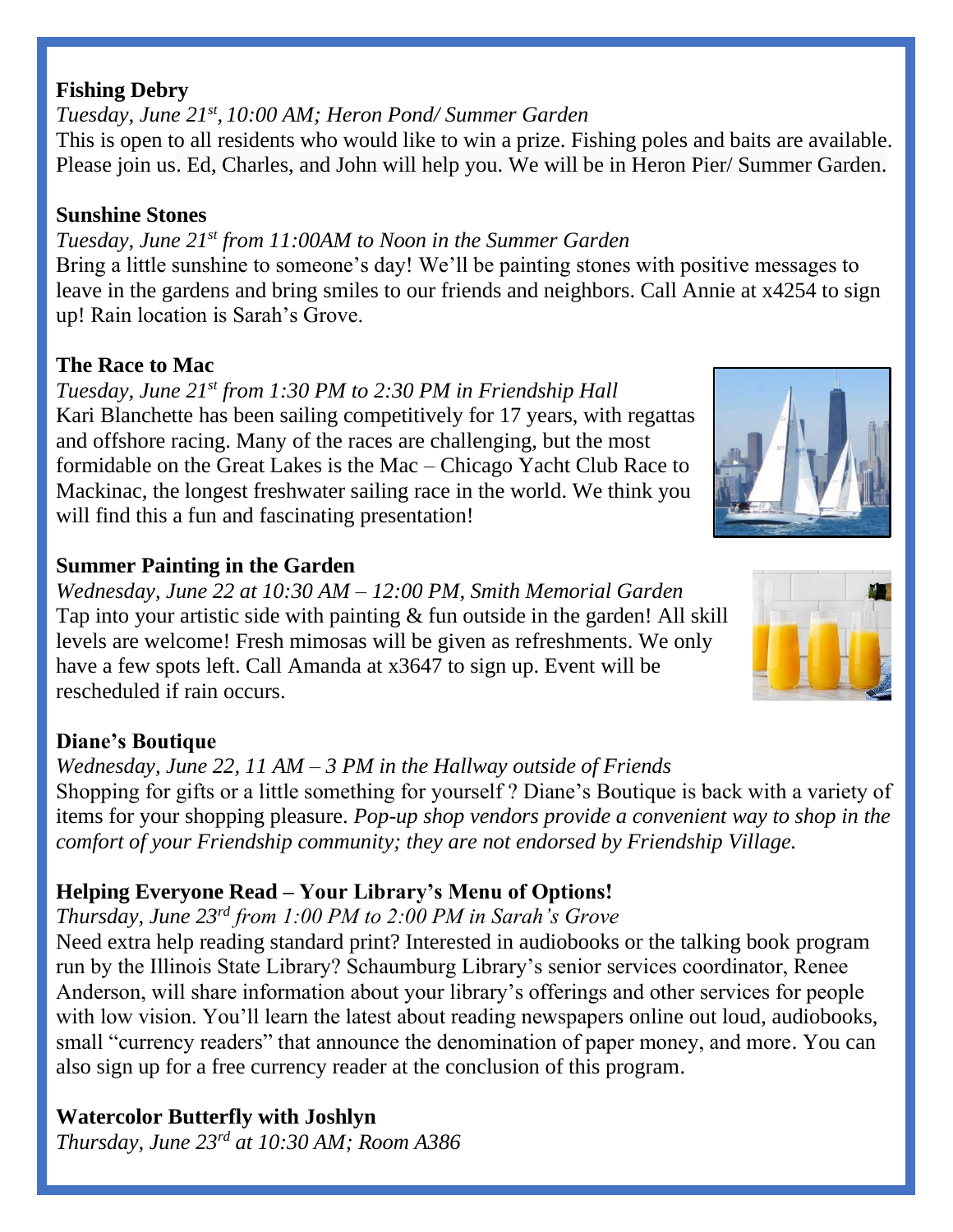You are going to make a watercolor picture of a butterfly and use any colors that you wish. Butterflies are multi- colored!

#### **Karaoke Night**

*Thursday, June 23, 7:00 – 8:00PM, Friendship* Hall Come sing the night away with good company & great music! All singers are welcome! Sing your heart out or simply listen and enjoy the fun. We will be serving wine for refreshments. Don't miss it!

### **Circle Craft Vibrant Design Frame**

*Friday, June 24th , 10:00 AM; Room A392* This is a fun summer colorful frame. You said you wanted something different. Well I'm here to have fun with you.

#### **Country Divided – co-sponsored with Roosevelt ICLRU**

*Friday, June 24th from 1:30 PM to 2:30 PM in Friendship Hall*

Although a democracy is ripe for many differences of opinion, the last decade or so has seen unusually disparate and divisive positions on multiple issues. In an attempt to understand how our country came to this point, we will examine one of the most important components – our founding as a nation. We will also explore current psychological and sociological underpinnings of each side. Marlene Brusko is a retired clinical psychologist who has given many talks on multiple topics. The most recent have been for the ICLRU at Roosevelt University.

### **Wine Cork Coasters**

#### *Friday, June 24th from 3:00PM to 4:00PM in A392 (Craft Room)*

Ever wondered what to do with left-over wine corks? One way to "upcycle" is to make them into coasters. All you need is some craft paint, a little hot glue, and your imagination! Wine will be served, as well! Call Annie at x4254 to sign up!

### **Knock on Wood Clarinet Choir Concert**

*Friday, June 24 at 7:00 – 8:00 PM, Assembly Hall*

Join us for an evening of music. This ensemble celebrates the uniquely organic sound of the clarinet choir. Don't miss it!

### **Saturday Night at the Movies: "Water for Elephants" - Drama**

#### *Saturday, June 25th at 7:00 PM in Friendship Hall*

Academy Award winners Reese Witherspoon and Christoph Waltz join Robert Pattinson for this epic tale of forbidden love based on Sara Gruen's acclaimed best seller. A veterinary student, Pattinson, and a beautiful circus performer, Witherspoon, fall in love through a shared compassion for a special elephant. Their romance incurs the wrath of her volatile husband, Waltz.